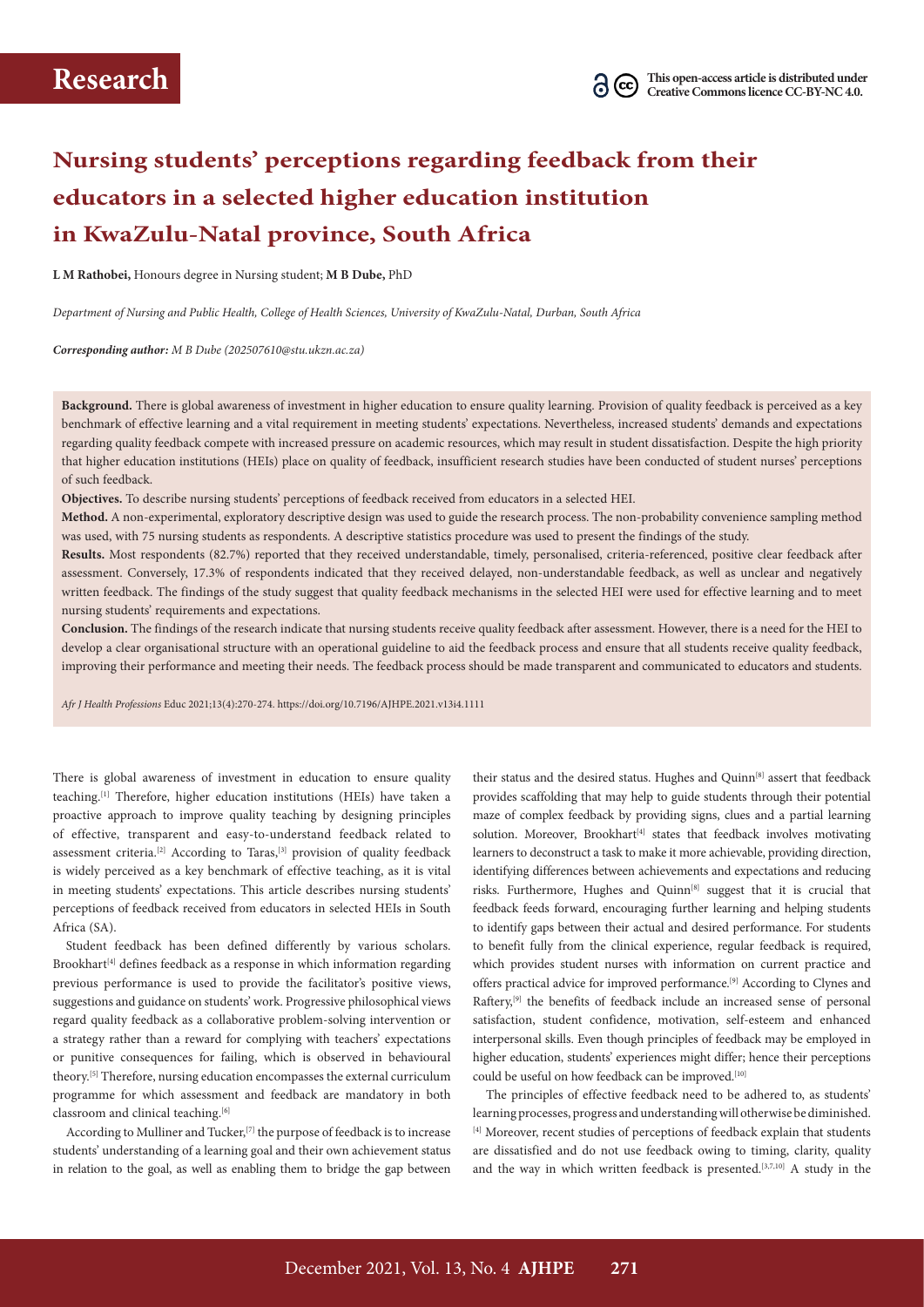School of Built Environment, John Moores University, Liverpool, UK, of undergraduate students (*n*=194), showed that the majority (95%) agreed that feedback received too late was useless.<sup>[2]</sup> The same study revealed that regarding the ideal time frame to receive feedback, 42% of students agreed on 2 - 3 weeks.<sup>[7]</sup> However, Khowaja *et al*.<sup>[11]</sup> found that in Pakistan, ~40% (*n*=152) of students perceived delayed feedback, low grades and limited opportunity to clarify feedback as common obstacles related to learning. In Tanzania, lack of adequate supervision and feedback were regarded as hindering factors.<sup>[12]</sup> In SA, a study that evaluated higher education management students' ( $n=601$ ) perceptions of teacher feedback, found that 64% rated their perceptions as average, 17.5% as good and 13.2% as weak.[13] However, information on feedback in HEIs, particularly in KwaZulu-Natal (KZN) province, remains limited. In this context, the current article seeks to explore nursing students' perceptions regarding feedback from their educators in a selected HEI.

## **Methods**

A quantitative, non-experimental, exploratory descriptive design was used to conduct the research. An exploratory design investigates the full nature of the phenomenon, the way it manifests and other factors in relation to the underlying process.<sup>[14]</sup> According to Grove *et al.*,<sup>[15]</sup> a descriptive design may be used for development of theory, identification of problems in current practice, justifying current practice, making judgements or detecting what others in similar situations do. This design was appropriate to obtain information that describes 'what exists' with regard to nursing students' perceptions of feedback, the key question addressed in this study.

### **Setting**

The study was conducted at a selected HEI in KZN. The specific school (within the HEI) where the research was conducted falls under the College of Health Sciences and offers various undergraduate programmes, such as the Diploma in Nursing, the Bachelor's Degree in Nursing and advanced practice.

### **Population and sampling**

The study population comprised all 84 nursing students registered for the first year of the Bachelors' Degree in Nursing programme in 2017. The nonprobability convenience sampling method was used to select respondents. According to Polit and Beck<sup>[14]</sup> and Brink *et al.*,<sup>[16]</sup> when using the non-probability convenience sampling technique, the researcher chooses elements of the study that are available and ready at the right place and the right time during the study period. In the current study, the researcher distributed questionnaires to nursing students who were available and accessible in their theory class for the two weeks that data were collected. Seventy-five of 84 nursing students registered for the first year of the Bachelor's Degree in Nursing Science programme in 2017, who completed the questionnaire and were included in the study.

## **Data analysis**

Descriptive analysis was used to describe and summarise student nurses' perceptions of feedback. According to Polit and Beck,<sup>[14]</sup> descriptive statistics are sometimes used to directly address research questions in studies that are primarily descriptive and help set the stage for understanding of quantitative research evidence.

The questionnaire was developed by a researcher with the assistance of a research supervisor and a statistician, using the literature to guide the development. The five responses on the Likert scale were: strongly agree, agree, not sure, disagree and strongly disagree. Face validity was established by consulting experts in the field of nursing education, the supervisor and the statistician to provide feedback regarding validity of the questionnaire. To maintain test-retest reliability of the questionnaire, it was pretested in 10 respondents. As no changes were made to the questionnaire, these data were included in the final sample. By means of Cronbach's alpha reliability statistics, validity of the instrument (questionnaire) was grounded at 0.81 (81.0%), i.e. findings from this study would be reliable. The completed questionnaires were counted and coded to facilitate capturing and auditing of data after collection. The scores of the negative questions in the questionnaire were reversed to accommodate negativity. Data were then entered into SPSS version 24 (IBM Corp., USA) for analysis. Descriptive statistics were used to describe and synthesise data, where frequencies, percentages, standard deviations (SDs) and means were reflected. Tables and graphs were used to enhance interpretation. The composite score was computed for questions with ranges.

## **Ethical considerations**

Grove *et al.*<sup>[15]</sup> asserted that researchers must comply with three ethical principles, i.e. beneficence, respect for human dignity and justice. Permission to conduct the study was obtained from the School of Nursing and Public Health, University of KZN, and ethical clearance was received from the Research Ethics Committee of the University of KwaZulu-Natal (ref. no. HSS/1409/017H), where the study was registered and conducted. To respect the rights of respondents, the researcher explained the purpose of the study, that participation was voluntary and that students may withdraw at any time without fear of negative consequences. The researcher also explained that respondents would experience no harm by participating in the study.

After providing the necessary information regarding the study, signed informed consent was obtained from those who voluntarily accepted to participate. The researcher explained to the respondents that the questionnaire would take ~15 minutes to complete and that their anonymity and confidentiality were respected by using codes. Their names and student numbers did not appear on the questionnaire. The respondents were treated equally and data were transcribed verbatim. The data were kept in a locked area that only the researcher and supervisor could access. The researcher explained that the findings of the study would be helpful to students, including those who did not participate, as it would aid their transition to higher education. The results of the study may be useful in informing and reviewing the policies of the institution.

## **Results**

Questionnaires were handed out to the total population of 84 nursing students, of whom 75 completed and returned their questionnaire. Students had varied perceptions regarding quality of feedback (Table 1).

When exploring quality of feedback after assessment, 20.0% (*n*=15) of 75 respondents strongly agreed and 37.3% (*n*=28) agreed with the statement that 'feedback mainly tells me how well I am doing in relation to others', while 5.3% (*n*=4) strongly disagreed and 29.3% (*n*=22) disagreed. However, 8.0% (*n*=6) were not sure about the statement.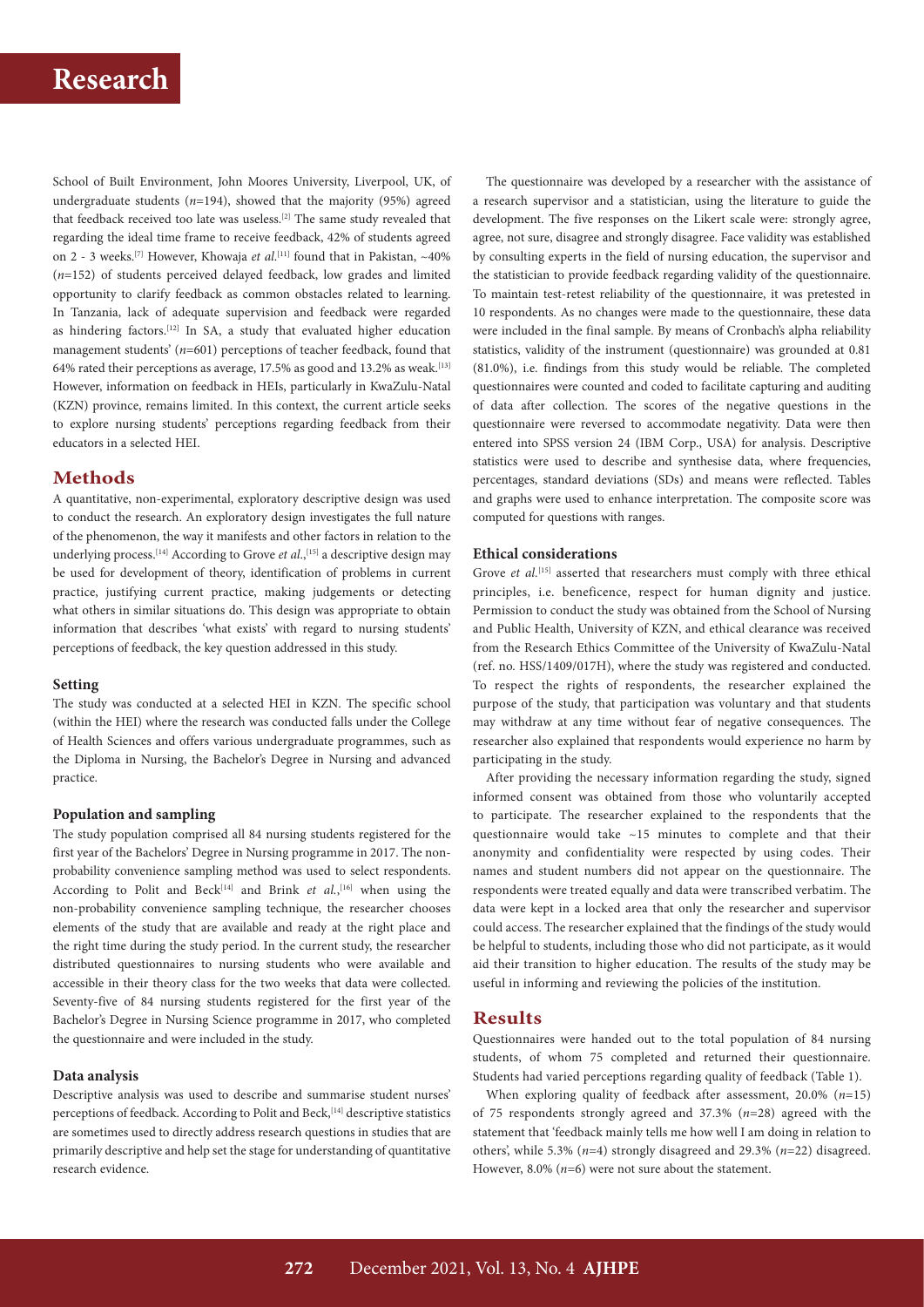## **Research**

Regarding 'feedback shows how to do better next time', 40.0% (*n*=30) of respondents strongly agreed and 42.7% (*n*=32) agreed with the statement, 4.0% (*n*=3) strongly disagreed and 10.7% (*n*=8) disagreed, whereas 2.7% (*n*=2) indicated that they were not sure.

As to 'feedback helps respondents to understand things better next time', 41.3% (*n*=31) strongly agreed and 41.3% (*n*=31) agreed, 2.7% (*n*=2) strongly disagreed and 6.7% (*n*=5) disagreed, while 8.0% (*n*=6) were not sure about the statement.

Based on the statement that 'I can hardly see from the feedback what I need to do to improve my performance', 22.7% (*n*=17) of respondents strongly agreed and 10.7% (*n*=8) agreed, 8.0% (*n*=6) strongly disagreed and 42.7% agreed, whereas 16.0% (*n*=12) stated that they were not sure, with the highest mean score (SD) 3.03 (1.33).

Regarding 'once I read the feedback, I understand why I got the marks I received', 34.7% (*n*=26) strongly agreed and 41.3% (*n*=31) agreed, 5.3% (*n*=4) strongly disagreed and 10.7% (*n*=8) disagreed, whereas 8.0% (*n*=6) stated that they were not sure.

With reference to 'I do not understand some of the feedback that I receive', 12.0% (*n*=9) strongly agreed and 24.0% (*n*=18) agreed with the statement, 4.0% (*n*=3) strongly disagreed, 38.7% (*n*=29) disagreed and 21.3% (*n*=16) stated that they were not sure.

As regards 'feedback encourages me to improve my performance', 44.0%  $(n=3)$  strongly agreed and 40.0%  $(n=30)$  agreed, 2.7%  $(n=2)$  strongly disagreed and 8.0% (*n*=6) disagreed, while 5.3% (*n*=4) stated that they were not sure, with the lowest mean score 1.85 (1.02).

Regarding 'I can easily read the feedback I receive on my assignment', 26.7%  $(n=20)$  strongly agreed with the statement, 41.3%  $(n=31)$  agreed, 1.3% (*n*=1) strongly disagreed and 12.0% (*n*=9) disagreed, whereas 18.7% (*n*=14) stated that they were not sure.

Based on the statement that 'feedback received on assignment was too brief to be helpful',  $25.3\%$  ( $n=19$ ) strongly agreed,  $48.0\%$  ( $n=36$ ) agreed, 1.3% (*n*=1) strongly disagreed and 10.7% (*n*=8) disagreed, whereas 14.7% (*n*=11) stated that they were not sure.

With respect to 'feedback on an assignment can be useful in a subsequent assignment', 26.7% (*n*=20) strongly agreed and 45.3% (*n*=34) agreed, 2.7% (*n*=2) strongly disagreed and 5.3% (*n*=4) disagreed, while 20.0% (*n*=15) stated that they were not sure.

## **Discussion**

The study indicates that the majority of respondents perceived that feedback mainly shows them how well they are doing in relation to others, compared with a minority of 34.6% of respondents, who opposed the statement. This may be owing to the previous content-based curriculum, which emphasised students' comparison of marks rather than their competency. The study results are in line with those of the University of Western Cape, where the majority of respondents reported that the purpose of feedback was to show them how well they were doing in relation to others.<sup>[13]</sup>

The majority of respondents agreed that feedback shows them how to do better next time, while the minority opposed the statement. This may be owing to educators' use of principles of effective feedback, such as transparent feedback, easy-to-understand feedback and feedback related to assessment criteria that are imposed by HEIs. This is in line with Hughes and Quinn,[8] who asserted that it is crucial that feedback feeds forward, encouraging further learning and progress. Moreover, Seker and Dincer<sup>[17]</sup> echoed this sentiment in a study at the Foreign Language School in Turkey, to identify students' perceptions on feedback. The results revealed that students felt that they had been assessed, they were satisfied and had improved.

|                                                                    | <b>Strongly</b>    |                    |                    |                    | <b>Strongly</b>    |            |
|--------------------------------------------------------------------|--------------------|--------------------|--------------------|--------------------|--------------------|------------|
|                                                                    | agree,             | Agree,             | Not sure.          | Disagree,          | disagree,          | Mean       |
| <b>Items</b>                                                       | $n\left(\%\right)$ | $n\left(\%\right)$ | $n\left(\%\right)$ | $n\left(\%\right)$ | $n\left(\%\right)$ | (SD)       |
| Feedback mainly tells me how well I am doing in relation to others | 15                 | 28                 | 6                  | 22                 | 4                  | 2.63(1.25) |
|                                                                    | (20)               | (37.3)             | (8.0)              | (29.3)             | (5.3)              |            |
| Feedback shows how to do better the next time                      | 30                 | 32                 | $\overline{2}$     | 8                  | $\overline{3}$     | 1.96(1.12) |
|                                                                    | (40.0)             | (42.7)             | (2.7)              | (10.7)             | (4.0)              |            |
| Feedback helps me to understand things better the next time        | 31                 | 31                 | 6                  | 5                  | $\overline{2}$     | 1.88(0.91) |
|                                                                    | (41.3)             | (41.3)             | (8.0)              | (6.7)              | (2.7)              |            |
| From the feedback, I can hardly see what I need to do to improve   | 17                 | 8                  | 12                 | 32                 | 6                  | 3.03(1.33) |
| my performance                                                     | (22.7)             | (10.7)             | (16.0)             | (42.7)             | (8.0)              |            |
| Once I read the feedback, I understand the marks I received        | 26                 | 31                 | 6                  | 8                  | $\overline{4}$     | 2.11(1.16) |
|                                                                    | (34.7)             | (41.3)             | (8.0)              | (10.7)             | (5.3)              |            |
| I do not understand some of the feedback that I receive            | 9                  | 18                 | 16                 | 29                 | 3 <sup>1</sup>     | 2.99(1.13) |
|                                                                    | (12.0)             | (24.0)             | (21.3)             | (38.7)             | (4.0)              |            |
| Feedback encourages me to improve my performance                   | 33                 | 30                 | $\overline{4}$     | 6                  | $\overline{2}$     | 1.85(1.02) |
|                                                                    | (44.0)             | (40.0)             | (5.3)              | (8.0)              | (2.7)              |            |
| I can easily read the feedback I receive on my assignment          | 20                 | 31                 | 14                 | 9                  |                    | 2.20(1.01) |
|                                                                    | (26.7)             | (41.3)             | (18.7)             | (12.0)             | (1.3)              |            |
| Feedback received on my assignment is too brief to be helpful      | 19                 | 36                 | 11                 | 8                  | 1                  | 2.15(0.97) |
|                                                                    | (25.3)             | (48.0)             | (14.7)             | (10.7)             | 1.3)               |            |
| Feedback on my assignment can be useful in subsequent assignments  | 20                 | 34                 | 15                 | $4\overline{ }$    | $\overline{2}$     | 2.12(0.96) |
|                                                                    | (26.7)             | (43.3)             | (20.0)             | (5.3)              | (2.7)              |            |
| $SD = standard deviation$ .                                        |                    |                    |                    |                    |                    |            |

**Table 1. Quality of feedback after assessment in nursing science**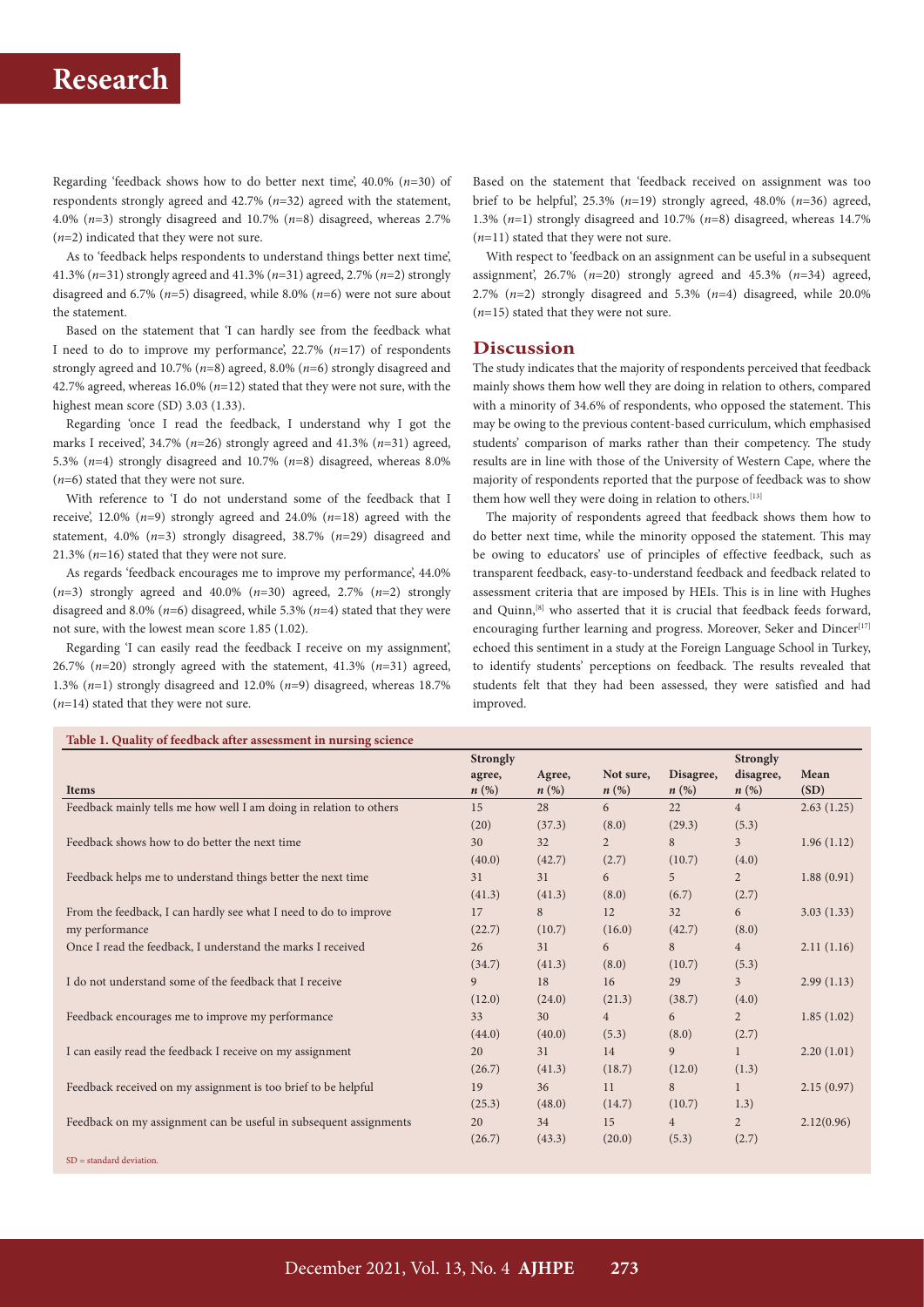

The current study suggests that the majority of respondents agreed that feedback helped them to understand things better subsequently, while the minority disagreed with the statement. This may be owing to the selected HEI-qualified nurse educators, who were able to deliver clear, understandable feedback based on the needs of students. This is in keeping with the report by Mulliner and Tucker,<sup>[7]</sup> who asserted that the prime aim of feedback was assisting students to understand more regarding their learning purpose. The results of the current study also correspond to those of a study conducted in the School of Built Environment, Liverpool, where the majority of students (72%) agreed with the concept.<sup>[7]</sup> However, in the National Student Survey (NSS) study in 2009, <55% of respondents in the UK agreed that feedback was helpful in clarifying understanding.<sup>[3]</sup> Moreover, Taras<sup>[3]</sup> added that the results of the NSS were in marked contrast to the overall course dissatisfaction (>80%).

Based on whether respondents hardly have an understanding of the feedback of what is needed to improve their performance, the minority of respondents were positive, while the majority opposed the statement. This may be owing to educators providing clear and understandable criteria and guidelines before assessment and when marking and giving feedback. These results concur with those of a study conducted among first-year businessunit students at an Australian university, where results revealed that 80 - 81% of students agreed that feedback helped them to achieve the unit outcomes and satisfaction was between 70% and 79%.[18]

The results indicated that once the respondents had read the feedback, they understood their results, because the majority responded positively to the statement. This could be because of educators' use of clear marking criteria, which are provided to students in advance. Nixon *et al.*[19] echoed this sentiment in the study conducted at John Moores University, Liverpool, UK, with second-year students, where the major theme was around marking criteria, with issues such as vagueness, lack of detailed guidance, lack of clarity and unhelpful comments.

The results indicated that the respondents understood only some of the feedback that they received, because the majority answered negatively. This is in contrast to the study by Pitt and Norton,<sup>[20]</sup> who asserted that some of their students reported that they did not understand all the feedback they received from their lecturers, as they did not understand the language that their lecturers used.

For the purpose of whether feedback encouraged respondents to improve their performance, the results suggested that feedback encouraged respondents to improve their performance, because most responded positively. This may be observed in students' continuous assessment reports and portfolios, which show that respondents improved on their performance. The study results are in keeping with those of the Foreign Language School in Turkey. The results revealed that the majority of students felt that they had been assessed, they were satisfied and had improved.<sup>[17]</sup>

The current study results also correspond to those of a study of firstyear students in business and the humanities, UK, where the majority of students (97%) believed that they kept feedback in mind for later use.<sup>[21]</sup> However, this is in contrast to results of a study conducted by Crisp,<sup>[22]</sup> on effects of students' response to feedback, where findings revealed that there was little evidence of improvement in scores or regarding the reduction of problems.

Based on whether feedback received on an assignment was too brief to be helpful, most respondents answered positively. This may be because the educators, when giving feedback to students, observed the quality – not the quantity – of feedback, which may also be influenced by the types of feedback, such as verbal, written and email feedback. However, the results are in contrast with those of the NSS study, where <55% of respondents agreed that feedback had been detailed and helpful in clarifying understanding.[3]

Based on whether feedback can be useful in a subsequent assignment, the majority answered positively. This may be assessed in students' portfolios on a summative report. It is also in line with the study by Pitt and Norton,<sup>[22]</sup> who stated that the majority of the students indicated that the feedback they received regarding an assignment helped them in writing the next assignment, as it made them realise their weaknesses.

### **Recommendations for improving feedback**

The provision of quality feedback is widely perceived as a key benchmark of effective teaching and as an important requirement for meeting students' expectations.<sup>[3]</sup> However, there is need for HEIs to develop a clear organisational structure with a policy and an operational guideline, which will aid the process to ensure that all students receive quality feedback to improve their performance and meet their needs. The feedback process should be transparent and communicated to educators and students.

## **Conclusion**

Students acknowledged that quality of feedback received after an assessment positively aided the process. However, there is a need to provide feedback that improves performance of students and that meets their needs.

### **Recommendation for further research and policies**

Further research is recommended, including four levels of the Bachelor's Degree in Nursing Science, using both qualitative and quantitative research approaches. It is also recommended that feedback policy be developed in HEIs.

#### **Declaration.** None.

**Acknowledgements.** None.

**Author contributions.** MB Dube supervised LM Rathobei's research.

**Funding.** None.

**Conflicts of interest.** None.

- 1. Pakkies NE, Mtshali NG. Students' views on the block evaluation process: A descriptive analysis. Curationis 2016;39(1):1-8. <https://doi.org/10.4102%2Fcurationis.v39i1.1516>
- 2. Thomas L, Oliver E. Application of feedback principles to marking proformas increases student efficacy, perceived utility of feedback, and likelihood of use. Sport Exercise Psychol Rev 2017;13(2):39-47.
- 3. Taras M. Excellence in university assessment: Learning from award-winning practice. Lond Rev Educ 2015;13(3):59-61. <https://doi.org/10.18546/LRE.13.3.09>
- 4. Brookhart SM. How to Give Effective Feedback to Your Students. Virginia: Ostertag, 2017.
- 5. Kohn A. Progressive Education: Why it's Hard to Beat, but also Hard to Find. New York: Bank Street College of Education, 2015.
- 6. Agu GU. Factors affecting clinical training of nursing students in selected nursing educational institutions in Enugu and Ebonyi states of Nigeria. PhD thesis. Nsukka: University of Nigeria, 2017.
- 7. Mulliner E, Tucker M. Feedback on feedback practice: Perceptions of students and academics. Assess Eval High Educ 2017;42(2):266-288. <https://doi.org/10.1080/02602938.2015.1103365> 8. Hughes SJ, Quinn FM. The Principles and Practice of Nurse Education. 6th ed. Hampshire: Nelson Thornes, 2013.
- 9. Clynes MP, Raftery SE. Feedback: An essential element of student learning in clinical practice. Nurs Educ Pract
- 2017;8(6):405-411. <https://doi.org/10.1016/j.nepr.2008.02.003> 10. Carvalho C, Santos J, Conboy J, Martins D. Teachers' feedback: Exploring differences in students' perceptions. Proc Social Behav Sci 2014;159:169-173. <https://doi.org/10.1016/j.sbspro.2014.12.351> 11. Khowaja AA, Gul RB, Lakhani A, Rizvi NF, Saleem F. Practice of written feedback in nursing degree
- programmes in Karachi: The students' perspective. J Coll Phys Surg Pak 2014;24(4):241. [https://doi.](https://doi.org/10.5958/j.0974-9357.6.1.001) [org/10.5958/j.0974-9357.6.1.001](https://doi.org/10.5958/j.0974-9357.6.1.001)
- 12. Ugwu SN. Nursing students' perceptions of clinical nursing training in selected nursing programmes in Enugu State. PhD thesis. Nigeria: Enugu State University, 2016.
- 13. Amuah A. Student nurses' perceptions of written feedback after assessment at a university in the Western Cape. MCur thesis. Cape Town: University of the Western Cape, 2016.